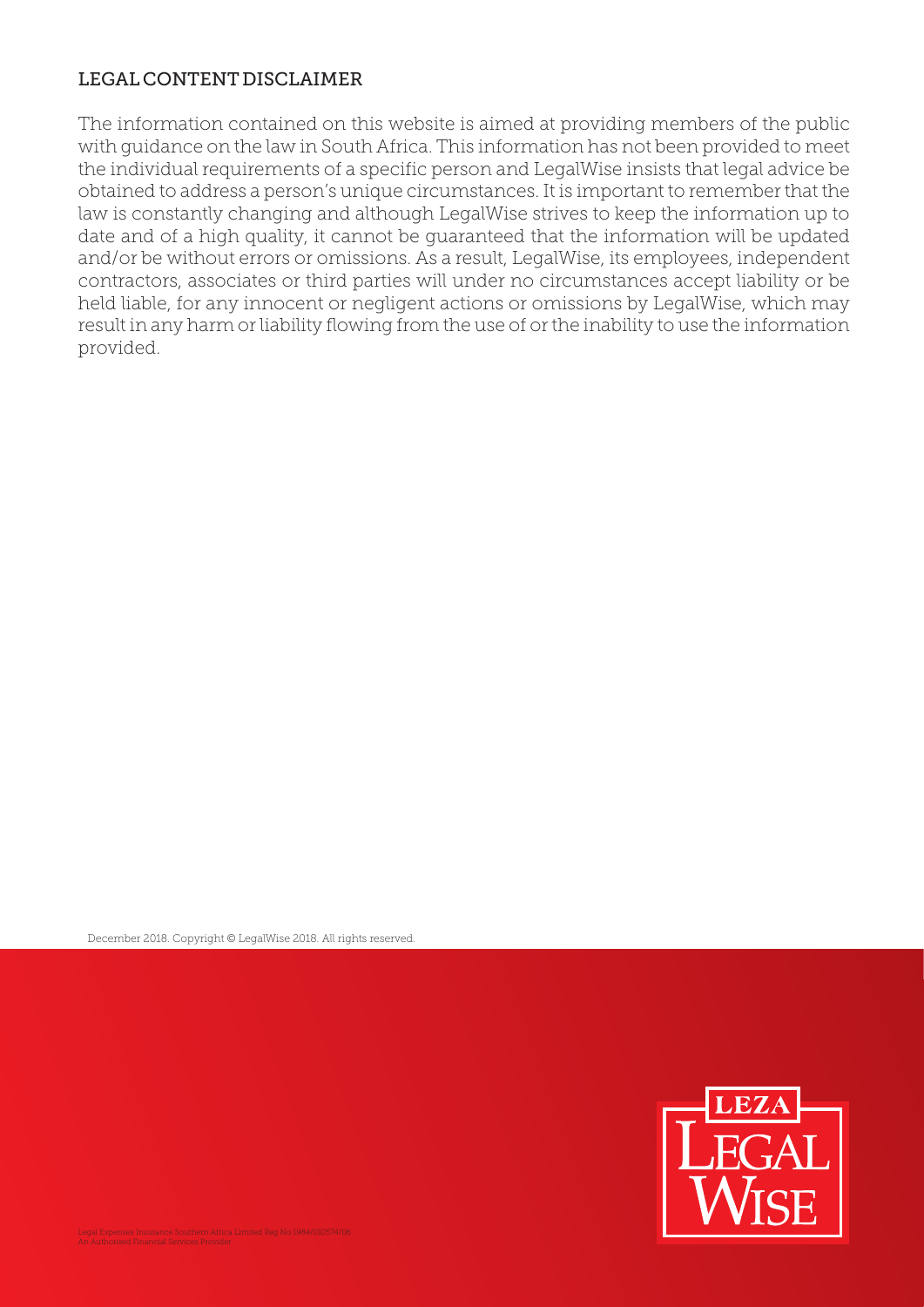# ACKNOWLEDGMENT OF DEBT

Entered into between:

 $\overline{a}$ *(insert creditor's full name)*

(Hereinafter referred to as the "creditor") *(insert creditor's identity number or registration number)*

(the address acts as the *domicilium citandi et executandi*) *(insert creditor's physical address)* 

and

*(insert debtor's name)* 

(Hereinafter referred to as the "debtor") *(insert debtor's identity number or registration number)* 

(the address acts as the *domicilium citandi et executandi*) *(insert debtor's address)*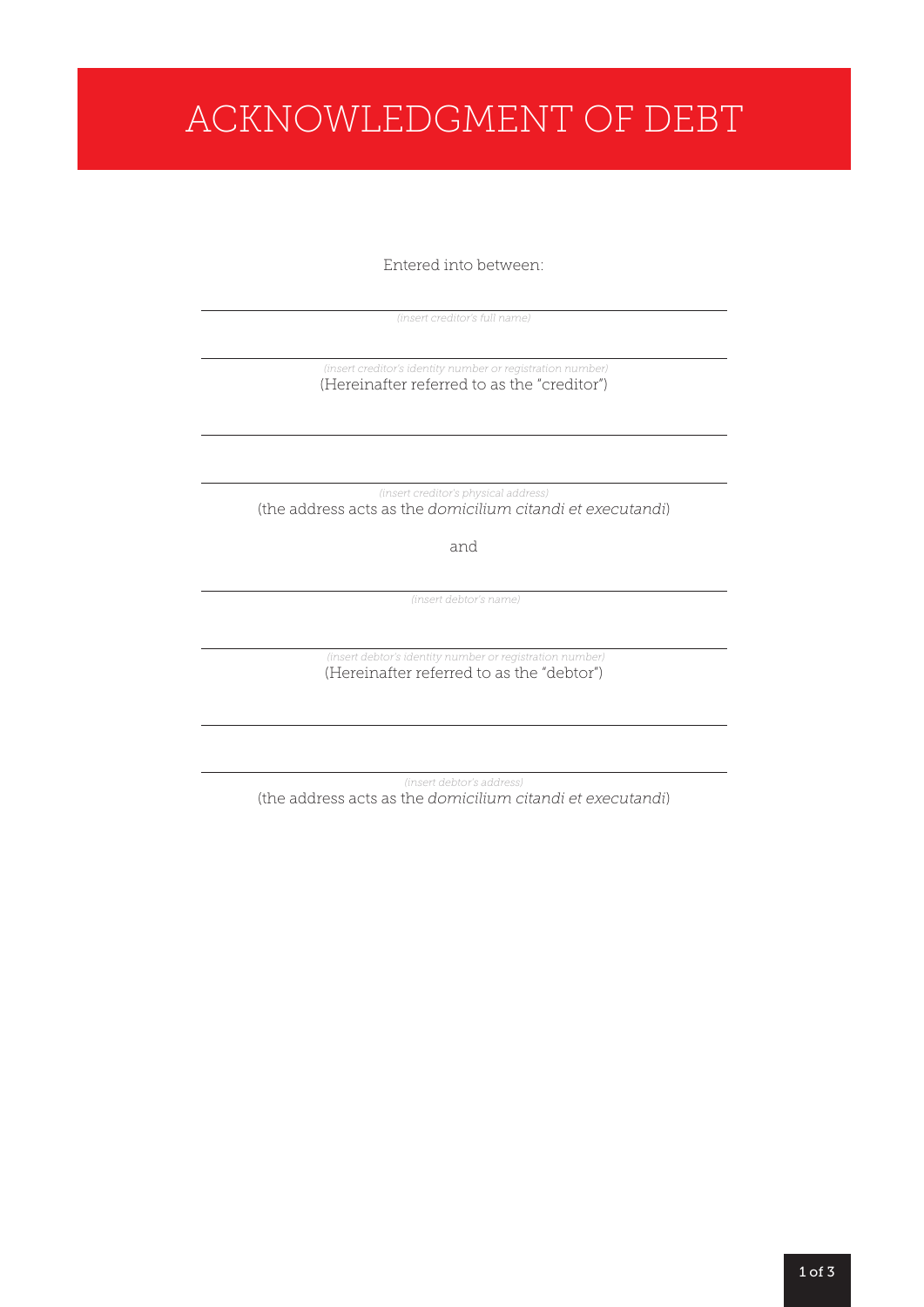#### 1. The Acknowledgment

1.1 The facts giving rise to the debt are:

|     | (insert facts giving rise to the debt)                                                                                                                                                                                                                                                                                                   |                                           |  |  |  |
|-----|------------------------------------------------------------------------------------------------------------------------------------------------------------------------------------------------------------------------------------------------------------------------------------------------------------------------------------------|-------------------------------------------|--|--|--|
| 1.2 | The debtor acknowledges indebtedness to the creditor in the sum of $R_{\text{1}}$ (value)                                                                                                                                                                                                                                                |                                           |  |  |  |
|     |                                                                                                                                                                                                                                                                                                                                          | (value in words) (add if the NCA applies) |  |  |  |
|     | month a tempora morae/per annum a tempora morae)                                                                                                                                                                                                                                                                                         |                                           |  |  |  |
|     | (hereinafter referred to as the "outstanding amount").                                                                                                                                                                                                                                                                                   |                                           |  |  |  |
| 2.  | Payment                                                                                                                                                                                                                                                                                                                                  |                                           |  |  |  |
| 2.1 | instalment) OVer ____________________(insert number of months) months.                                                                                                                                                                                                                                                                   |                                           |  |  |  |
|     | 2.2 The first monthly instalment will commence on the _________________________________ (insert date of<br>commencement of instalments). After payment of the 1st monthly instalment, the remainder of the instalments<br>must be paid every consecutive month on that day of the month until the outstanding amount is<br>paid in full. |                                           |  |  |  |
|     | 2.3. The payment/s must be paid directly to the creditor into the following bank account:                                                                                                                                                                                                                                                |                                           |  |  |  |
|     |                                                                                                                                                                                                                                                                                                                                          |                                           |  |  |  |
|     |                                                                                                                                                                                                                                                                                                                                          |                                           |  |  |  |
|     |                                                                                                                                                                                                                                                                                                                                          |                                           |  |  |  |
|     |                                                                                                                                                                                                                                                                                                                                          |                                           |  |  |  |
|     |                                                                                                                                                                                                                                                                                                                                          |                                           |  |  |  |
|     | Reference:<br>winsert creditor's reference)                                                                                                                                                                                                                                                                                              |                                           |  |  |  |

#### 3. Default

- 3.1 Should the debtor fail to make payment on the due date/s, the full balance of the outstanding amount becomes due and payable by the debtor to the creditor together with legal costs.
- 3.2 The creditor shall demand the outstanding amount from the debtor together with legal costs; should the debtor fail to satisfy the full balance of the outstanding amount immediately, the creditor, without further notice, shall be entitled to apply to the relevant Magistrate's Court for judgment against the debtor for the outstanding amount including legal costs – the debtor consents to judgment in favour of the creditor, in terms of section 57 or 58 of the Magistrate's Court Act 32 of 1944.

#### 4. General

- 4.1 This acknowledgment constitutes the entire agreement and no variation in terms of this agreement, novation or cancellation shall be of any force or effect unless reduced to writing and signed by both the creditor and debtor.
- 4.2 The creditor and the debtor select their respective addresses as their domicilia cetandi et executandi which shall be the address to which all correspondence and legal notices may be served.
- 4.3 The debtor renounces the benefits of legal exceptions of no value received, revision of account, errors in calculation of the outstanding account, and no reason for obligation to pay outstanding amount *(remove this paragraph if the NCA applies).*